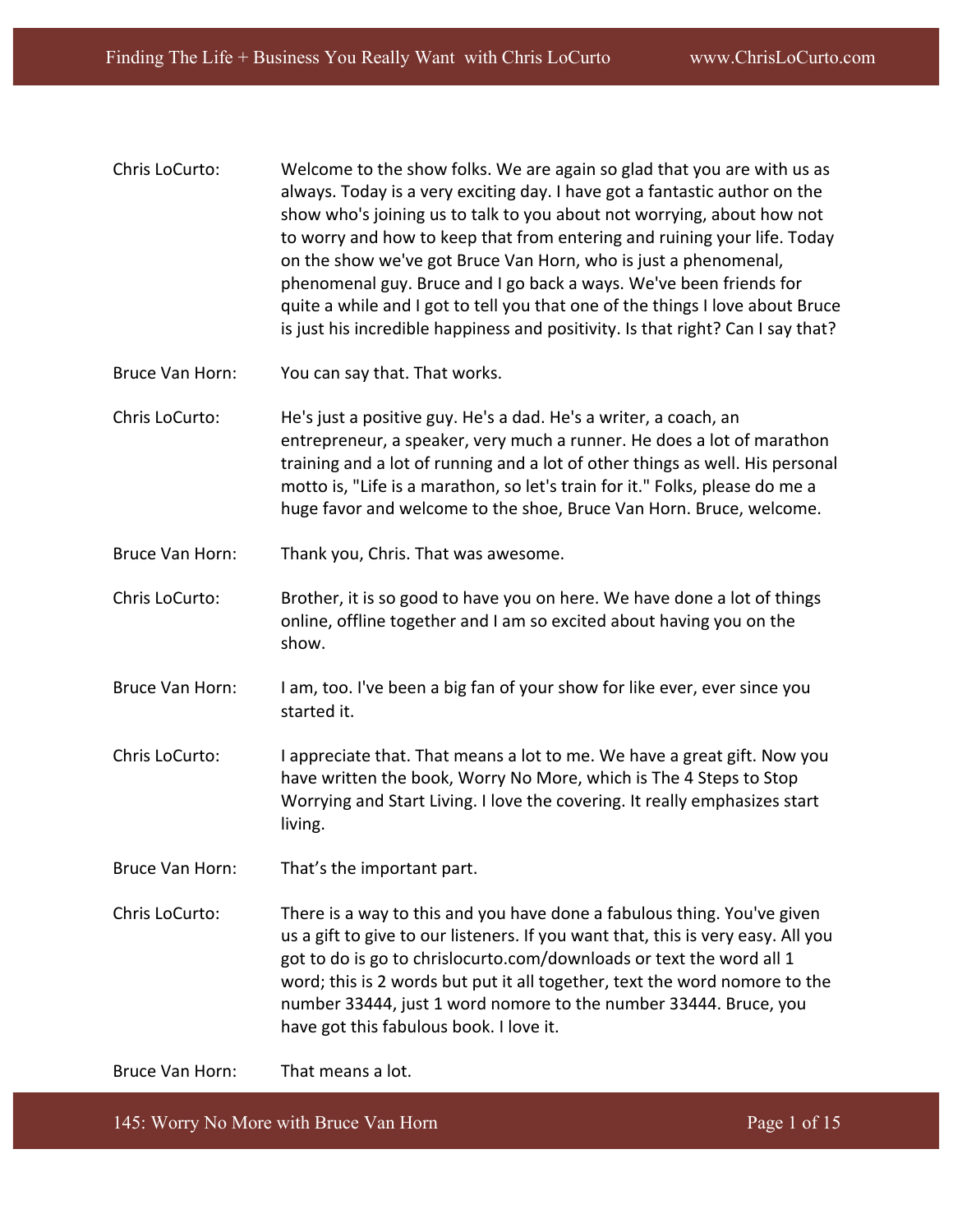- Chris LoCurto: It is something that the moment I saw you come out with this; because I know a lot of your backstory, the moment you came out with this I knew this is going to be homerun. Do me a favor. Tell us why you decided to write this book?
- Bruce Van Horn: I decided to write it ... It's hard to say that it was actually a decision as it was, I just felt God telling me to do it. It's certainly is birthed out of many of my life experiences.

I've had lots and lots of cause to worry in my life, especially in April of 2014, so just over a year and a half ago. I had to have surgery at age 50 for stage 4 prostate cancer and that's really, really young for a prostate cancer. Had I waited ... I fortunately was really in my doctor's face about it when I was 44. I said, "You need to start checking my PSA, because I have a family history of prostate cancer." He said, "How old were these people?" I said, "They were in their 70s." He said, "We're not worried about that then because that's about when men get prostate cancer." He said, "We don't start checking prostate until you're 50."

I said, "With me, you start sooner." He said, "No. We really don't do a PSA test until you're 50 years old." We were friends and I said, "Rob, you misunderstand the doctor-patient relationship. You actually work for me, so draw. It's just a blood test. Draw the blood." Anyway, had I waited until I was 50 I would be dead today.

Anyway, I had surgery in April of 2014 and there were complications during my surgery. I lost 70 percent of my blood. What should have been a 1-1/2-hour surgery and 1 night in the hospital was an almost 5-hour surgery and a week in the hospital. Towards the end of the surgery the anesthesiologist told the doc, he says, "Doc, you've got to finish this up. We're losing him."

I wrote it out of that and the experiences in the first few days in the hospital 

- Chris LoCurto: Can't even imagine.
- Chris LoCurto: I'll never forget the day that you texted me. You just found out the day before.
- Bruce Van Horn: February 17th of 2014, 9:22 in the morning, I put my youngest on school bus and had just started to eat breakfast. I was expecting my doctor to call me with the biopsy results, but he assured me that everything was just going to be fine. There are these times in your life where I don't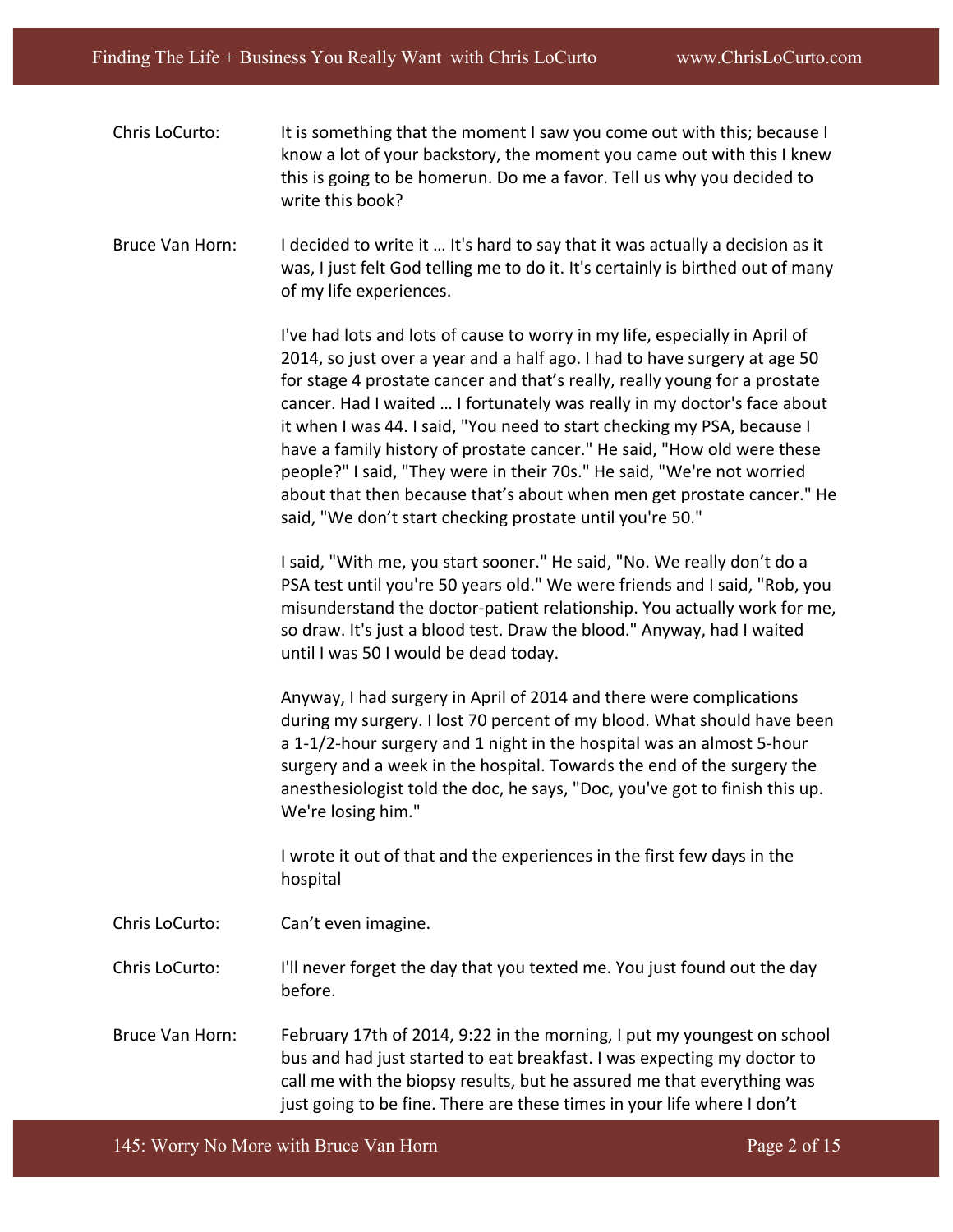know if you've experienced it, but I've talked to several people who have ... The phone rang. I looked at the caller ID and in that instant Chris, I knew exactly what he was going to tell me. I knew that eating breakfast that morning was going to be the last normal thing I would do for a very long time.

Sure enough he called and he said, "Bruce, I just have no idea how to tell you this. It all came back bad. You've got stage 4 prostate cancer." Then the wheels just start rolling and life doesn't assume normalcy for a long time after that.

- Chris LoCurto: Gosh. Again, I'm so glad how everything turned out and now knowing that you went through just terrible pain and a terrible process. More than anything, I love your faith. I love your belief and through the whole thing you stayed that way. I'm amazingly proud of you. I love the dedication that you have opening this book. Here's this amazing thing and this is 1 bad thing in your life. You have a few.
- Bruce Van Horn: 1 or 2.

Chris LoCurto: We'll get in to a little bit of that here in just a minute. I love your dedication, because the opening of the book is a dedication to your boys and it is, "Because you deserve the best of me that I seek to become the fullest expression of who I was created to be. I love you, Dad." Man, going through what you've gone through, experiencing what you've experienced, being at this place and being able to look at your boys and girl, you deserve the best of me.

> How many people on this planet would take your position and go, "It is all about me. Everybody has to focus on me now. I've been through a lot of junk," and that is exactly what you are not doing but instead seeking to become the fullest expression of yourself because your boys deserve that. How did you come to that viewpoint?

- Bruce Van Horn: The last 2 years, 2-1/2, almost 3 years have been really, really rocky for my boys and I for a lot of different reasons and some of them from my fault. I'm no saint, but went through a rough divorce so I'm a single dad with full custody of my 2 boys and so they're with me all the time. Although my wife gets to see them occasionally, I am all they have.
- Chris LoCurto: It was going to say if you can even give a little bit more perspective. In 2000, you lost your daughter?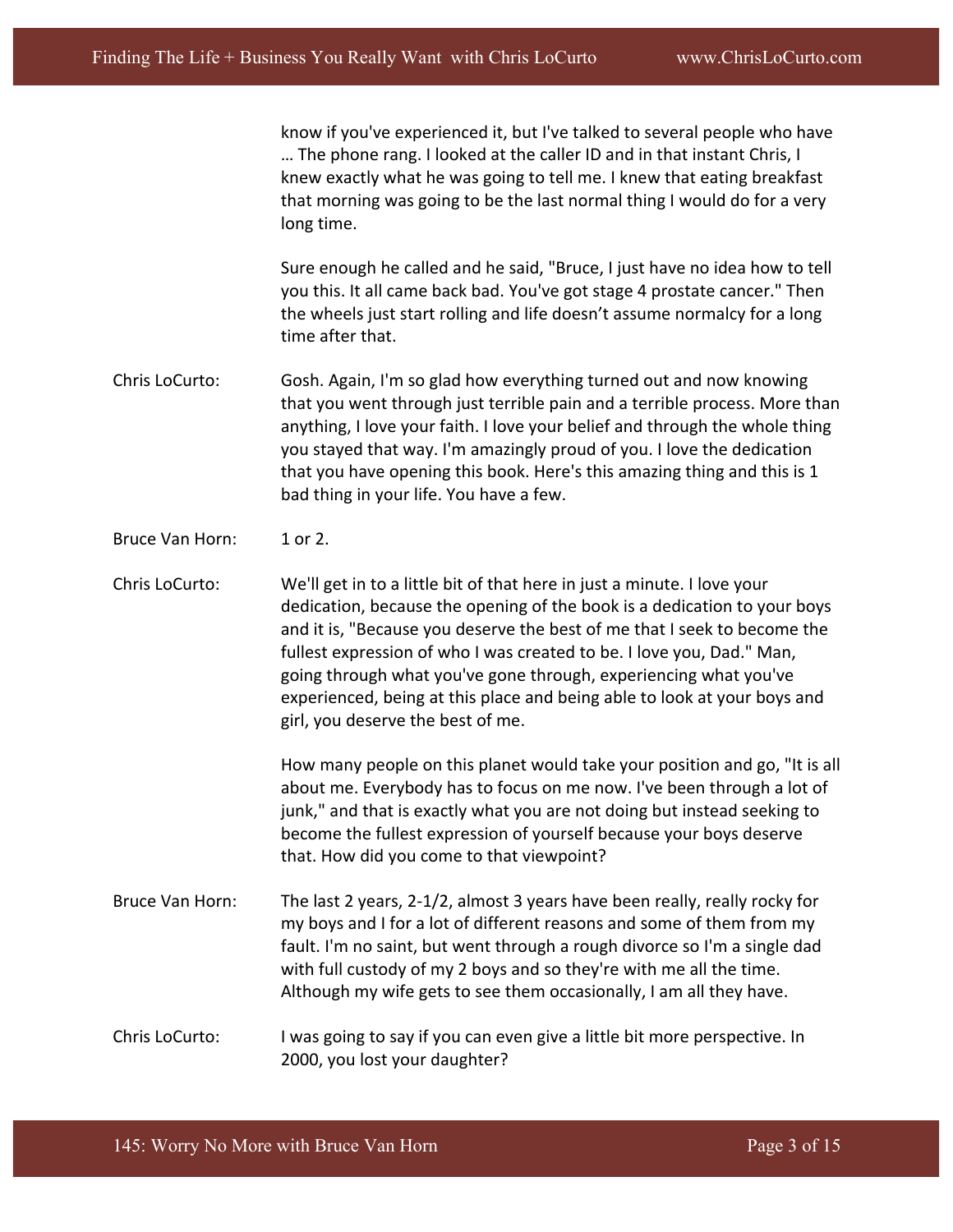Bruce Van Horn: Yes, so I filed bankruptcy when I was 27 and struggled with a difficult marriage. Then we had my oldest son then we had our daughter and that was very, very difficult. We spent 1.2 million dollars trying to save her life and then while insurance thank God covered most of it, I still had about 400,000 dollars of the medical bills that weren't covered by that. I thought I could dig out from under that and I tried for a couple of years then my youngest son was born.

> I spent all of my life trying to be and so many ...You'll know exactly what I'm talking about so will so many people. I always thought that I had to be the best husband I could possibly be, the best dollar I could be, the best employee and then I was a business owner. I had to be the best employer. I had to be the best friend I could be. All of that was trying to be something for other people and in the meantime Bruce lost all of his identity, because my identity was wrapped up in my marriage, my kids, my work, my external relationships.

If at any point time in my mid 40s you said, "Bruce, who are you," I would've had to point to those things. When those things started to fall apart, Bruce was empty and Bruce was this empty shell of a man. Ultimately answering the question about the dedication was that I realized that I can't be the best dad or the best business owner or the best anything if I'm not the best Bruce that I can possibly be.

- Chris LoCurto: Amen, brother.
- Bruce Van Horn: Which is why in the dedication, I don't say it's because you deserve to have the best dad. I say you deserve to have the best me because, as I work on me and get me well, we tend to think that we love other people. Unless we really truly in a very healthy way love ourselves and love the miracle that I am, I can't truly love you. Once I did that, then the love that I feel for my boys and for the other people in my life is so much more than I had convinced myself I loved them to begin with. That's a long answer to your question.
- Chris LoCurto: It's perfect, because it's something that we deal with all the time.
- Bruce Van Horn: I know you do.
- Chris LoCurto: We have so many people and I dealt. This was something that was a massive struggle and so much of my life was this concept that myself worth came from people, myself worth came from things and things that I did for people and how I served people and have served ion taking care of God's kids my whole life, but I'm in a different place when I discovered.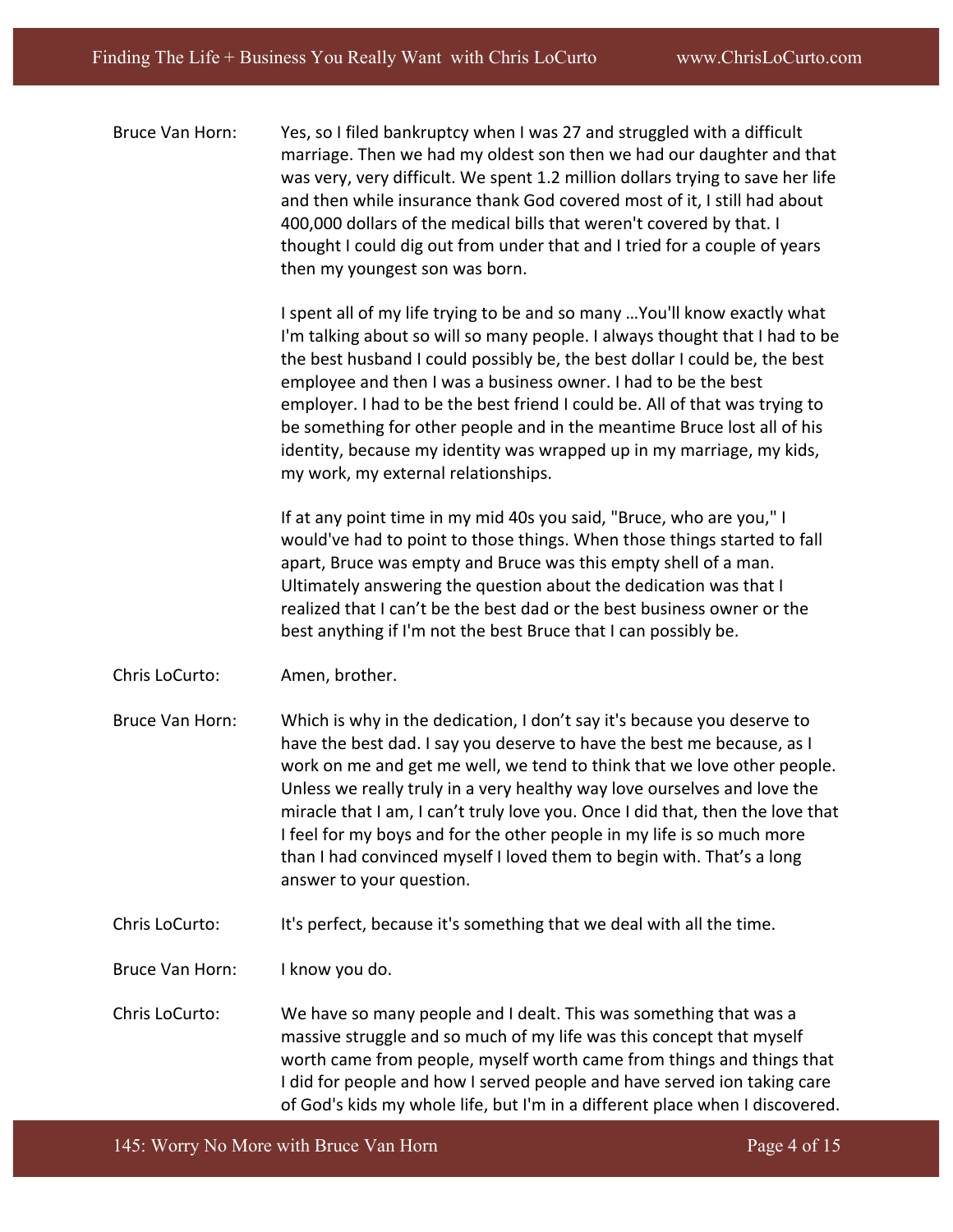Wait a second. If I make me healthy and I get myself worth from God, at least most of it I don't need. I don't know if human can get all of himself from God. I think in decent percentage then I can serve people so much better. 

Everything that you're going through and realizing that and getting to this place that's absolutely perfect, because as people discovered that and we work with that, people in life plans like crazy. When they discovered, it is the freedom of like you said. I don't have to be the best dad. I'm never going to be the best dad. Surely, there's somebody on the planet that's going to be better dad than I am.

Bruce Van Horn: Exactly.

Chris LoCurto: However, I can be the best me and that is going to be great for my kids and so on. I love that.

- Bruce Van Horn: As our mutual friend Rabbi Daniel Lapin says, "It's out of the overflow." It's this pouring of the wine into the cup and as it overflows my cup that's what I may be able to give to everybody else. If my cup is empty and I'm trying to give and give and give, you're a race car driver. Can you run your car very long out of oil? Not terribly long, but that's what so many of us are trying to do.
- Chris LoCurto: So funny you ask that. We're at Daytona and I'm a stranger. The race officials decided to give us a couple of extra laps on the race, which is not a good idea on a 4-mile track. We ran out of fuel because our fuel as well ran out. The cup that you're talking about for those that don't know is the Jewish ceremony called Havdalah, where they pour wine into a chalice with a plate underneath it and that represents the filling me up and the overflow like you just shared is what I give to others. I've got to be filled first. I can be filled first and one thing I teach people is health, God then my health. Not my happiness, not my anything else, God, my health and then others, because if I'm not healthy I obviously can't pour out.
- Chris LoCurto: The book is Worry No More, The 4 Steps to Stop Worrying and Start Living. It's funny because I love ... You have got a great definition of what worry is and so I came out to my team one day and I just said, "Hey guys, I just want to know. What is worry?" As I was putting everything together for this after having read the book and putting questions together and the amazing thing is it takes people thinking. Those of you that are listening right now, I want you to think what is your answer to what worry is. The outcome comes down to usually the basically the answer is fearing a negative outcome.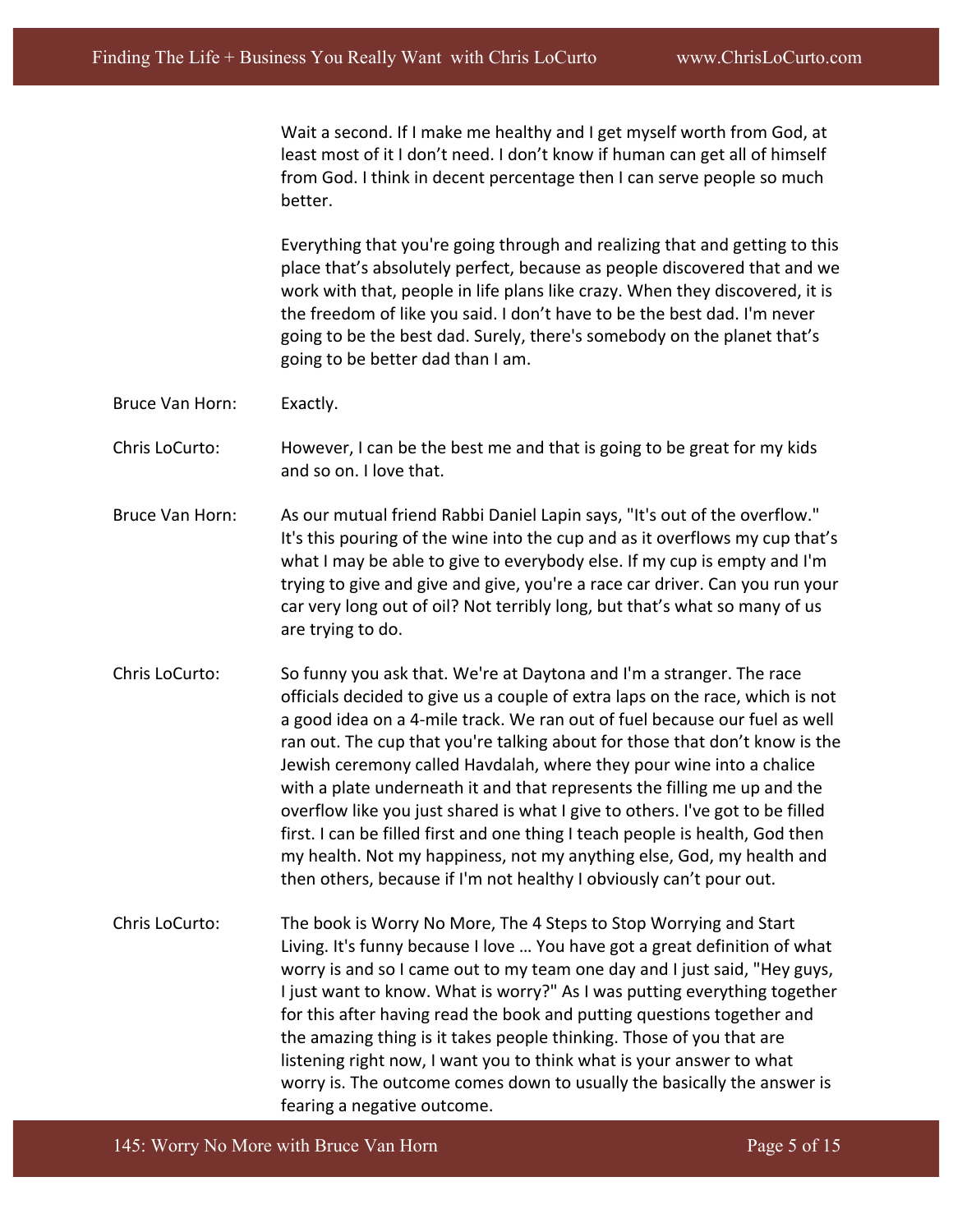You have a much better version or better definition of what worry is and the verb. Can you share those?

- Bruce Van Horn: Sure. Worry is using your imagination to create images of what you do not want to see and/or events that you do not want to occur. The type of worry that I'm writing about comes from a verb, which means to torment oneself or to suffer with or from disturbing thoughts or to threat.
- Chris LoCurto: The concept of "it's your imagination", we don't go there. We don't think, I'm imagining something that has not happened yet. I'm imagining something that could be negative that I don't want to see in the future; worry equals imagination.
- Bruce Van Horn: It is. You're watching a movie. You're creating, scripting, directing, and casting a movie in which you're a victim.
- Chris LoCurto: Wery true. That is exactly it. Talk about how when worry becomes your dominant thought process.
- Bruce Van Horn: Oh gosh. It becomes paralyzing. It really does. There are so many things we worry about that we have absolutely no control over. We worry about world economics or whatever. In my day to day life, I have no ability to control world politics or economics. I just don't. I'm a pretty influential guy with a lot of Twitter followers, but I can't sway. I tried to prevent the thing in Greece and the stock market craziness of today and it didn't work.

There are certain things though that we worry about that we do have control over. One of the examples that I used in the book is let's supposed money is tight and you're worried that you might not be able to pay the rent next month. That's a legitimate worry. First of all, it's a concern and you wouldn't be human if you didn't have these things that you're aware of. There's this difference between concern and worry though. 

When you stress over it and you keep focusing on that negative outcome to the point where it paralyzes you from taking the action that you can take, then that's a dangerous thing. How many people get evicted or their car repossessed because they didn't take the action necessary to either sell the car or reduce your expenses or go out and get that extra job. When you are telling yourself the story in which you're going to fail, it's a lot easier to go through the motions telling ourselves that we're going to win than it is to go through the very same motions convinced we're going to fail.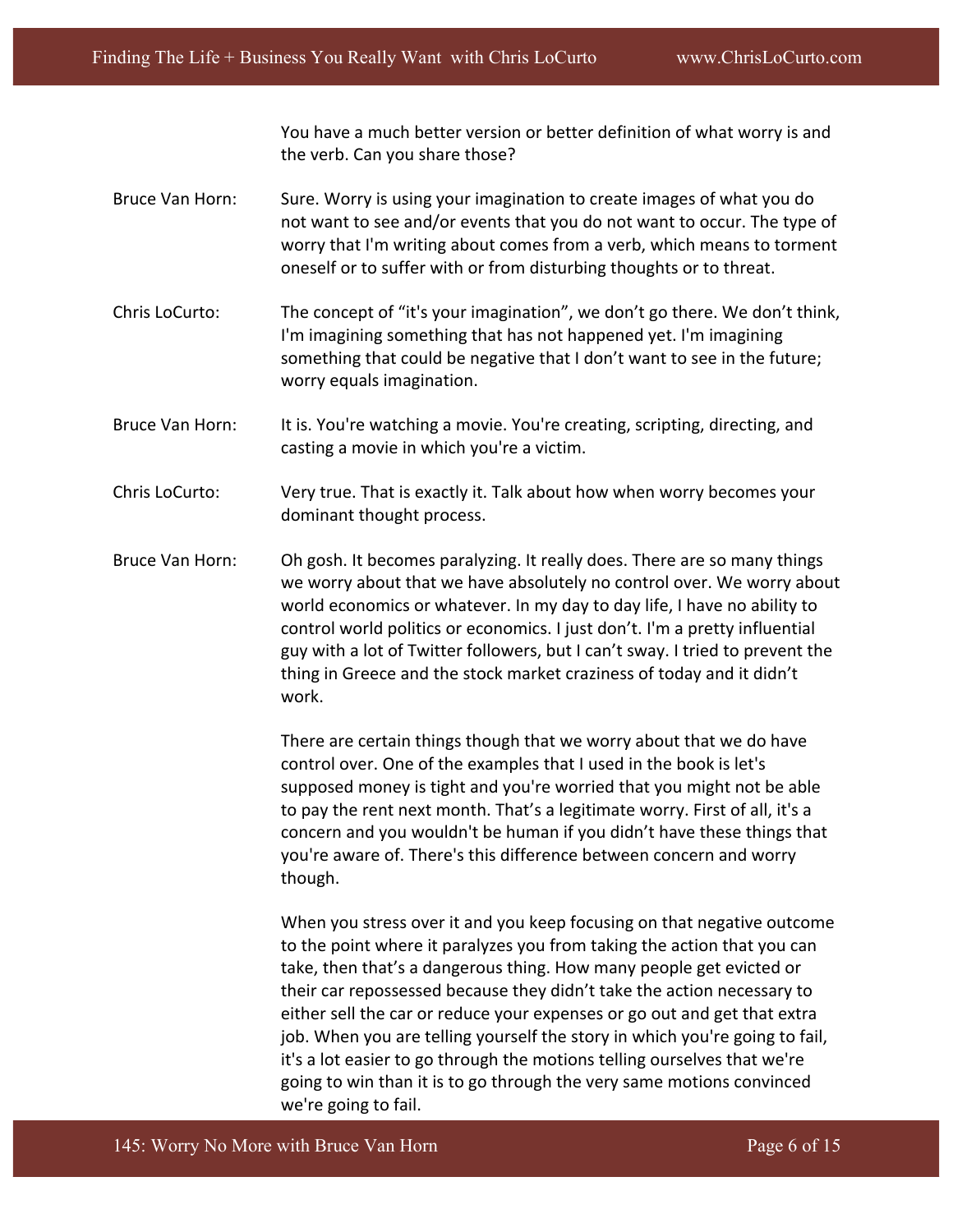Chris LoCurto: Absolutely.

Bruce Van Horn: A lot of times that's what we're doing when we're worried. If I don't think that I'm going to be able to pay the rent but I go get that job to help, in the back of my mind I'm saying, "You know what? This is just silly. No way I'm going to be able to raise the money to do this. This is just ..." I'm going through the motions but I'm not going to be as effective as I could be had I told myself a different story. If I visualize myself writing that check and handing it to the landlord then that story, that movie gives us an excitement and a motivation to do the things that we can do.

- Chris LoCurto: Absolutely. I always tell people, "When you freak, you freeze." When you are freaked out, when you get to that place in your mind of, "Oh my gosh, I don't know if I'm going to be able to pay the rent," and that maybe a very educated response from knowing that you don't have money. When you freak, you freeze and your brain stops functioning. You stop thinking about reality. You stop thinking about what are my options. You stop thinking of ways to get out of it, so absolutely and that's one of the steps that you talked about. I want to go through all the steps, but before we get to there I want you to explain what is E plus R equals O.
- Bruce Van Horn: This 1 formula is really what changed my life. I was 42 years old and the depths of just my mock that I was in where I was pointing fingers, blaming everybody. At 42 years old, I'm thinking to myself, "If I'm going to live to my mid 80s, which Van Horn meant to do, I do not want to live another 40 years like I've lived this first 40." Seriously, I was at this point where I knew I had to make a change or had to just end. I opted for the change, but I didn't know what to do. I was always trying to change my circumstances. I was always trying to change other people, if I just made more money or maybe if I'm just nicer to somebody else. I was always ...
- Chris LoCurto: Always the "if...then".
- Bruce Van Horn: Yes. If you would ask me what my problem was, I would have listed them all off for you because I had a long list of problems and who is to blame for them. I was out doing a long run and I literally came to a complete stop in the middle of this deserted road and I had one of these oh-my-God moments. I had all of these problems, Chris. I had financial problems. Relationship problems. You name it. I had all of these problems. What God really said to me, "Bruce, you've only got 1 problem. You've got a Bruce problem. You've got a thinking problem."

As our buddy Zig Ziglar would say, "Son you're suffering from stinking thinking." What I had believed and I learned that E plus R equals O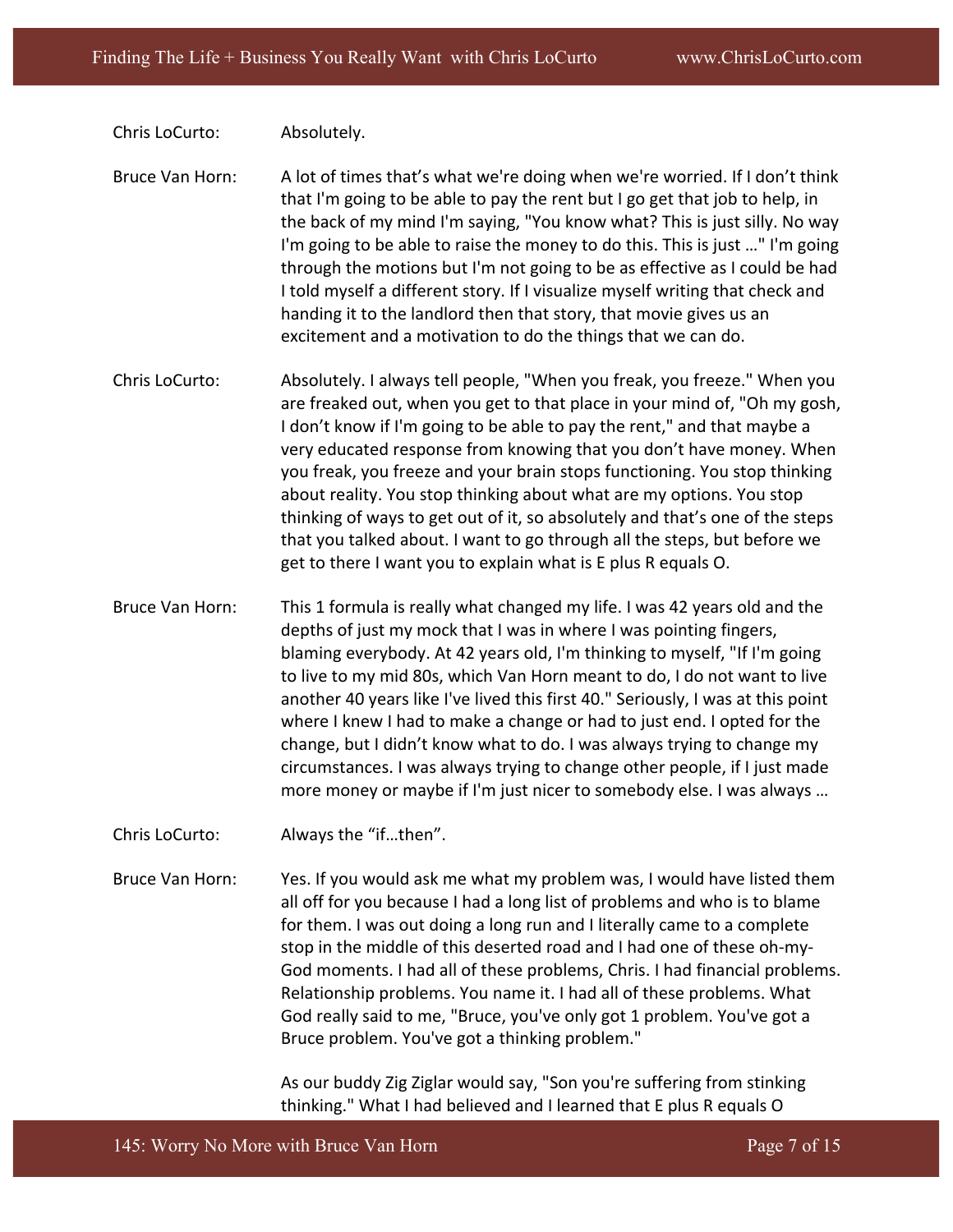formula after this epiphany, because it was about this time where I realized that only problem was me and the way I was thinking about my life, the way I was thinking about other people and my circumstances. I lived in this formula that is event equals outcome. If I'm upset about something, certainly there was an event that caused it. Whatever I was feeling because my daughter died, so daughter died equals feeling. I feel insignificant as a failure, as a man and a provider because I filed bankruptcy and so event equals outcome.

Yet we can look at other people. Let's look at a natural disaster that comes through, a hurricane, earthquake or whatever, where everybody in the same community loses everything, so there's an event. Why is it that that causes some people to, the despair of having lost everything it causes them to take their own lives, where people who have lost the same if not more they grieve over it, sure, but they rebound and they build a better life. It can't be the event, can it? It can only be our response to the event. We are always telling ourselves a story about everything that ever happens to us.

I had been telling myself a story in which I was a victim which left me powerless. When I learned that I was not only capable of crafting a response, a story that I tell myself but that the response is 100 percent my responsibility not anybody else's, wow, what an empowering.

Initially that was scary because you've got to look at this by my comparing it to other people's standards. I had to look at this failure of life that I was living and for me to say, "This failure of life is 100 percent my fault," 100 percent, not anybody else's because it was the way I choose to respond to these events. I can't point the finger anywhere other than at me. That's E plus R equals O.

- Chris LoCurto: If people can get that. Folks, those of you that are listening to this right now if you can just understand that formula, then life changes.
- Bruce Van Horn: It did.

Chris LoCurto: Life changes. I've been through a ton of crap in my life. I've got a bunch of junk and a bunch of bad situations in my life and have decided that that is not going to be the rest of my life. Instead, I'm going to look at things in a different way and solve stuff and move and put healthy boundaries where I need them. Let people in that need to be closer to me, and all those kind of things. Some powerful, powerful stuff!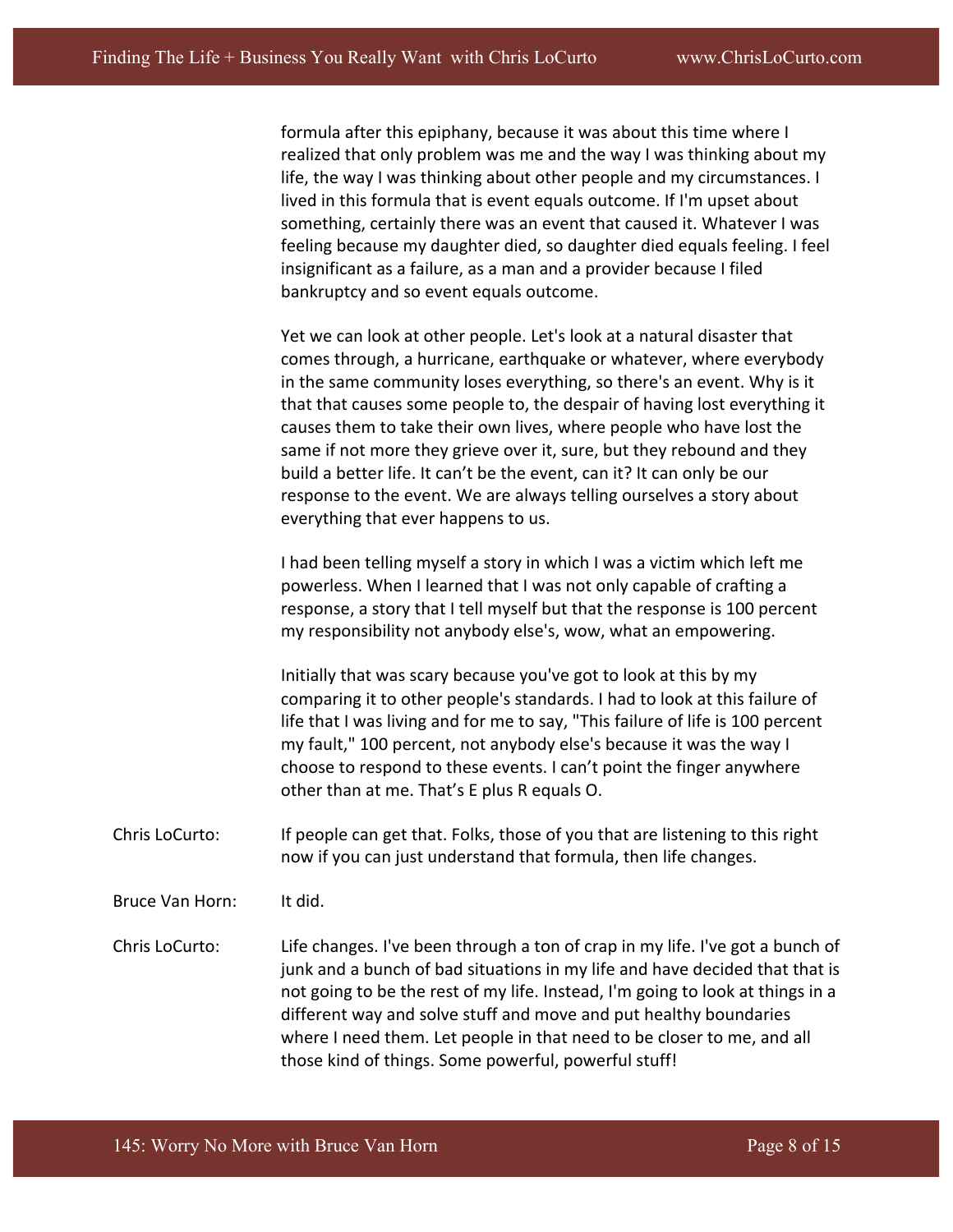Out of this and that of all the stuff that's happened, again, if there's anybody who has a reason or an excuse to worry, it's been you. You've had a lot of junk and I love that you talked about seeing a happy future. You discovered steps. You've got 4 steps that you talked about in the book. Again, thank you so much for the 4 chapters that were given away. Just go through, share with us, walk us through the steps and there's a couple in here that I just, especially on number 2 that I loved because it's something I did years ago. Go ahead and walk us through the step.

- Bruce Van Horn: Step 1, I walk you through some tools and techniques or first of all just giving you the awareness. Many of us just live our lives unaware that we can indeed control our thoughts. I meet so many people say; "I just can't stop thinking about so and so or such and such and such." I was like, "Okay," and so I give a couple of examples in the book where I'll just start talking to somebody about something else. I'll say, "We'll get to that," "What'd you do this weekend?" I'll distract them and they'll start telling me their story and then I'll say, "You see what just happened here?" You stop thinking about that for a minute. You can so don't tell me you can't. It's just you haven't learned how to practice controlling your brain.
- Chris LoCurto: I love the staggering statistic you have that 50 to 70,000 thoughts a day and approximately. Researchers have discovered that approximately 75 percent of those are negative.
- Bruce Van Horn: Think about your own life. You're driving down the street and you see something; I don't like that billboard; ooh, I don't like those cars; ooh, I don't like those cars; ooh, look at that guy he's pretty, I've had it, whatever.
- Chris LoCurto: Why did I wear this shirt today; what did I ...
- Bruce Van Horn: Did I do this right or did I do that right; I clicked the update Skype button and when I shouldn't have; we're beating ourselves over that; I don't like; so many of our thoughts are negative. The crazy thing is that even a higher percentage of the thoughts that we have today are the same thoughts we had yesterday and so we get domesticated.
- Chris LoCurto: Bruce is referring to I had plenty of time before this interview to update the computer. At least I thought I did and unfortunately he pushed his way into our time here and so we sent him an email and he's like, "I'm reading my book Worry No More."

Bruce Van Horn: Exactly, I'm not worried.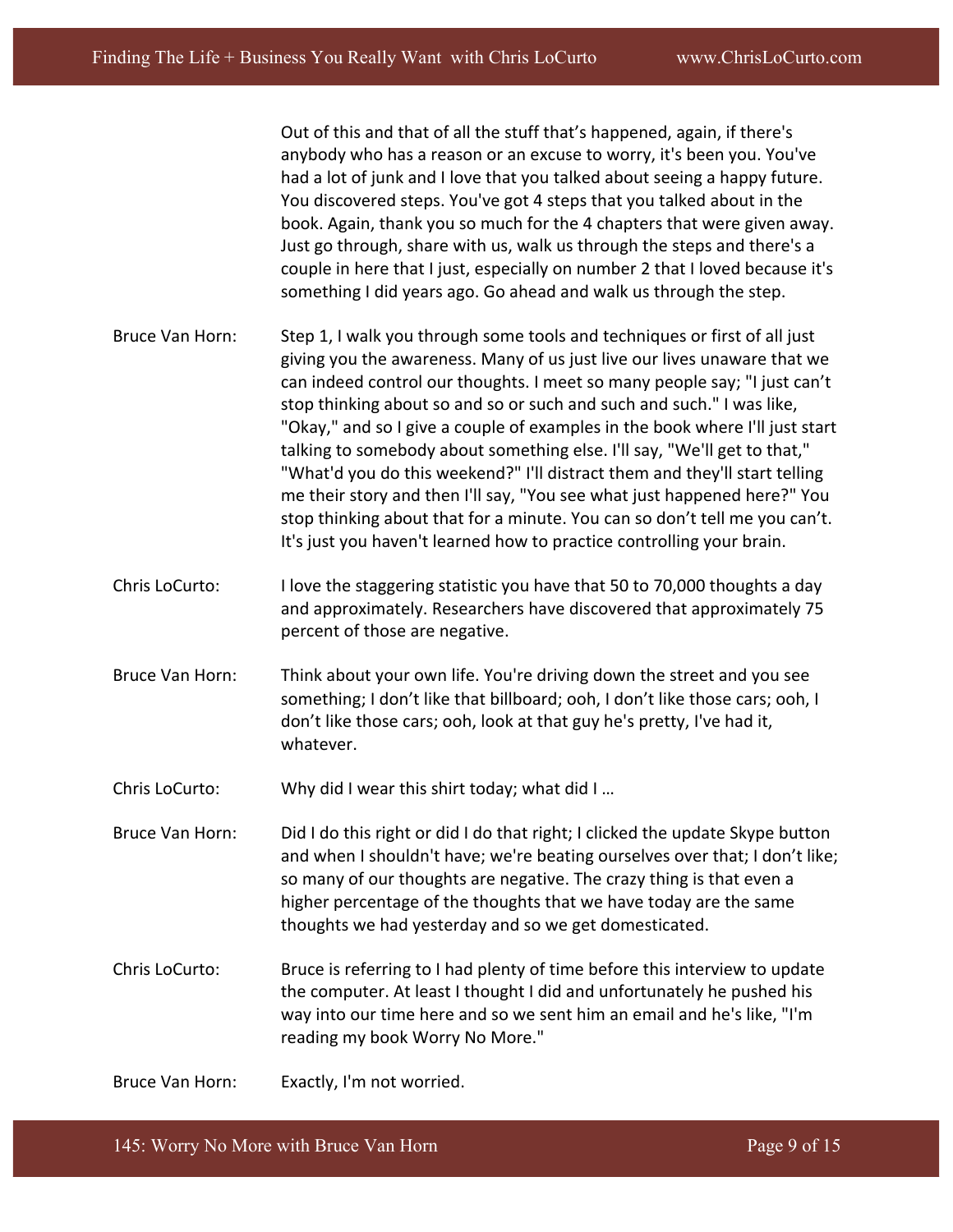Chris LoCurto: I'm not worried. You go from watching a different movie and then into step number 2.

Bruce Van Horn: We're going to scrape this. I made myself watch a different movie, because it would have been so easy for me to go back to the old Bruce. I had determined many years ago I did not ever want to be that person again. I didn't like that Bruce. I like this Bruce, so I wasn't going to be that Bruce. Step 2 is move to a different state. Packing up our belongings and moving a couple hundred miles away might remove us from the source of what we think is some of our worry. That's not the moving to a different state that I mean. I'm talking about physical and mental state management. 

> We know that there is this amaz- ... God created us. The human body it's all inspiring. We know that there is this direct connection between our emotions, our mind and our bodies. You do not have to be skilled at the study of body language, kinesiology to understand what's happening in people's lives. Just go to the mall and watch people walk and you can very quickly with a very high percentage of accuracy determine who's happy, who's sad, who's angry, who's brokenhearted just by the way they move their body. By the way, they carry themselves, the expressions on their face. We know that our bodies bare the emotions. This is what poker players try so hard to master.

Yet what we forget is that there is just the opposite reaction. Our bodies they have control over our emotions. When we're happy, our bodies move in a certain way. We are expansive. We take up more space. We move our arms freely in and ran away from our body. We bounce up and down or whatever. We make expressive gestures with our hands. We smile. When we're angry or upset or worried, we perform contractive body movements. Our arms are folded over our chest or close to our sides. We don't make expansive body movements unless you're really angry, so you can do just the opposite.

When you're upset about something, when you're worried about something, there are some things you can do if you will intentionally. Even though you're not happy, if you will move your body the way you would be moving your body, if you were happy amazingly, you start to become happy. One of the examples that I point out in the book; it's in many Psych 101 class textbooks, just hold a pencil between your teeth and it forces your cheek muscles to do exactly what they would do if you were smiling.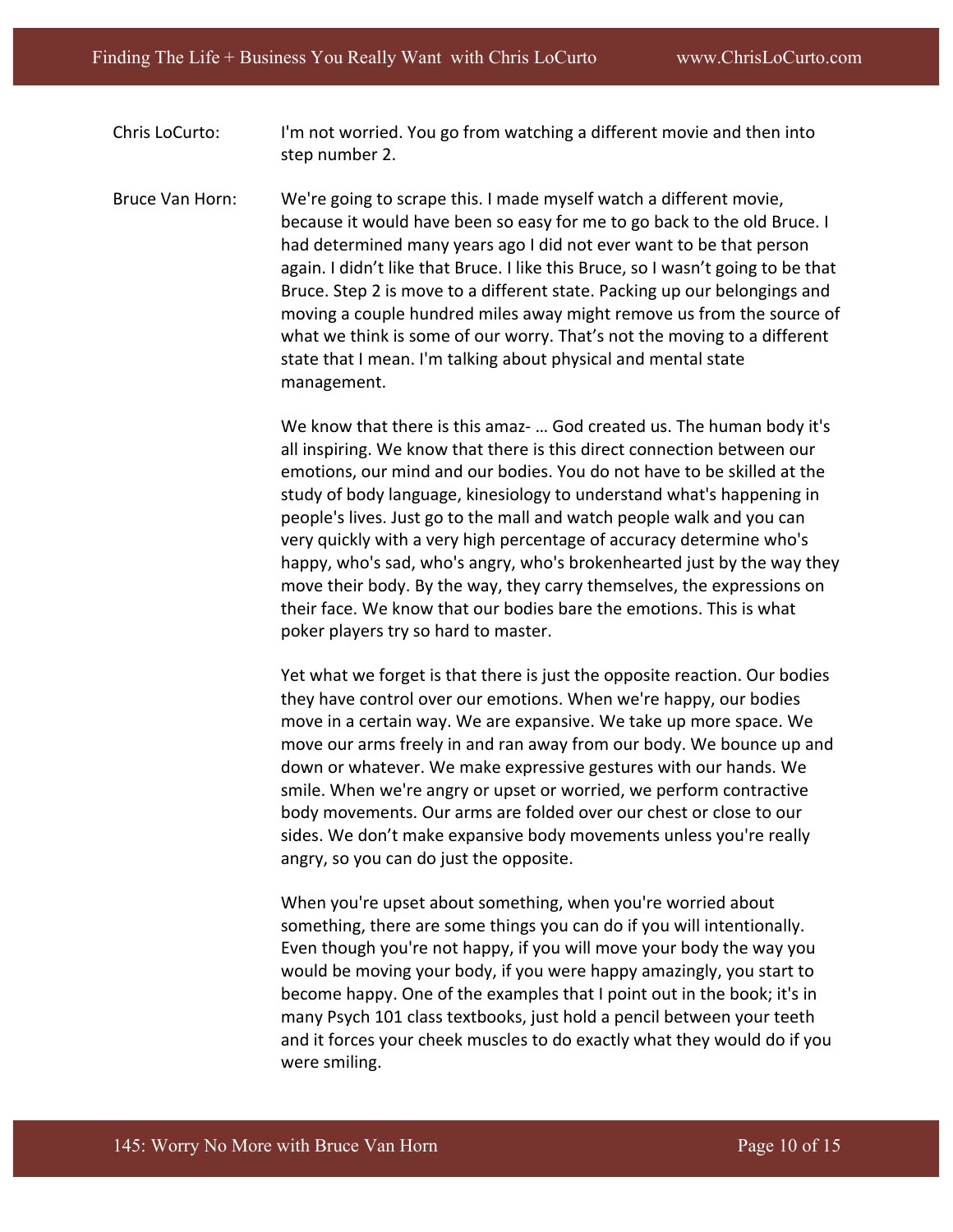Study after study after study has shown that people who simply hold; I'm not talking about biting down so hard that you break the pencil, but if you just hold it loosely in your mouth you will feel happier, if you'll just stretch, lean back, yawn. These are things that cause blood to circulate through your brain.

Chris LoCurto: You feel like you're a dork and that makes you happy.

Bruce Van Horn: Exactly.

Chris LoCurto: I was reading the book and you've got more examples on that on things I could do. I'm sitting there doing all of the examples going.

- Bruce Van Horn: Oh, fun.
- Chris LoCurto: This is working and I probably would look silly right now, but it works. It absolutely works.
- Bruce Van Horn: It does. It does. It's amazing. There are lots and lots of different things that you can do. Because when you're worried and stressed about things, the reason that I included this chapter was to give you all of the possible resources that you can. We need these reminders that there are things that we can do to give us these little extra boosts to help us control our moods. We just have to be aware of them.
- Chris LoCurto: Move yourself to a different state, different state of being, different state of mind.
- Bruce Van Horn: Exactly.

Chris LoCurto: Then you jump on to step number 3.

Bruce Van Horn: Step 3 and step 4, this is where we start to get deep and spiritual. Step 3 is titled Give Yourself to Present. What I'm talking about there is when we're worried, we are thinking about the future. When we're thinking about the future, we are not living in the present. The only thing that is absolutely guaranteed in this life God only gives us right now this very second. The only time in which you have any power to do anything about the future is right now, practicing mindfulness, just living in a moment, catching yourself thinking about the future and reminding yourself.

> You know what? This is why scripture says, "Tomorrow has enough worries of its own." Live today. This is where I talked about my experience and the gift that I received when I was in so much pain,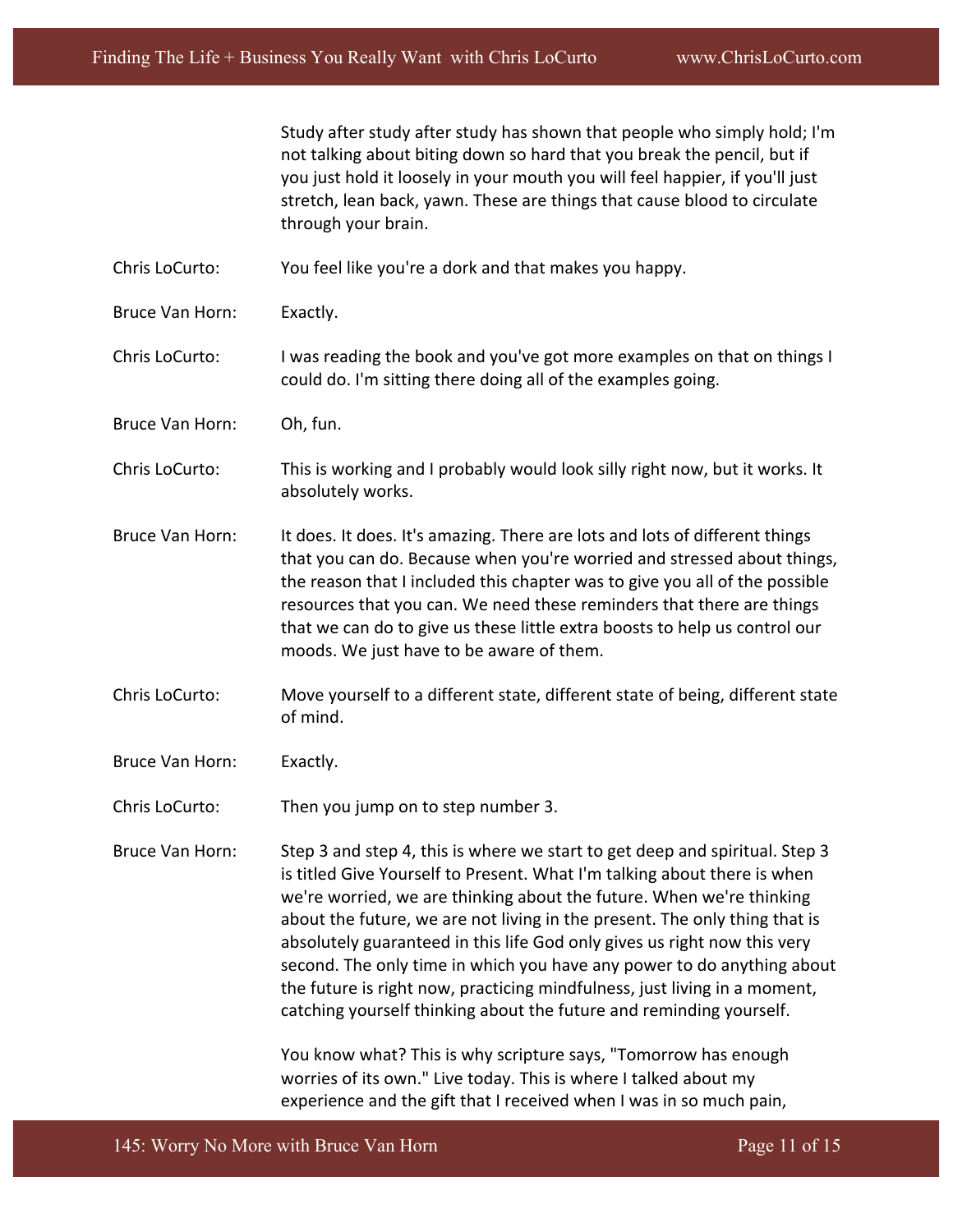because I literally was living 1 breath at a time for several days because it was the only way I could manage my pain. I didn't even count my breaths and string them together. I treated each one as a unique miraculous event. Because in reality, Chris, each breath you take is a unique miraculous event.

I had this little mantra that I would do. I would take a breath and I would breathe it out and I would say, "You took a breath and you didn't die. Let's do another one just like it," and I would do that in sight. We call it epiphany. God breathes and so it's not from this thinking and connecting dots and coming to some logical conclusion. In a split second, I just had this awareness that if I have the ability to breathe, that is life and that is all I need. It occurred to me that if I can breathe, I have everything I need, everything I need. All you really, really need in this second is the ability to breathe. 

Here's the epiphany in the excruciating pain that I was in. I realize that there are people in this world who can't feel what I'm feeling therefore this pain is not a curse. This pain that I'm feeling is a blessing. It's a gift, because I don't need it to be alive but the fact that I can feel, I know this pain will eventually fade. I just have to get through this journey and I knew it was a through. That was the awareness so my mantra changed at that moment. It's what I should have been doing to begin with, but I wasn't. My mantra changed to, "Bruce, you took a breath. You didn't die. Thank you, God."

Chris LoCurto: No kidding.

Bruce Van Horn: Thank you. Thank you." I'm just filled with this amazing sense of gratitude just by staying present in this moment, this idea of gratitude for this moment, our lives and the things that we're worried about. The stresses. I know people who are dealing with really, really difficult situations right now in their lives; if we can just come to this present moment and be grateful.

Chris LoCurto: Absolutely. For step number 4?

Bruce Van Horn: Step 4 is called rest in P's and it's very "punny". We described 5 Ps in this chapter. The Ps are perspective, plan, purpose, perfection, and peace. I won't go through all of them. With these 5 Ps ultimately, if we can understand that the life that we are experiencing right now remembering that we are only able to experience anything within our own thought process. I don't know what your perspective is. I only know what my perspective is.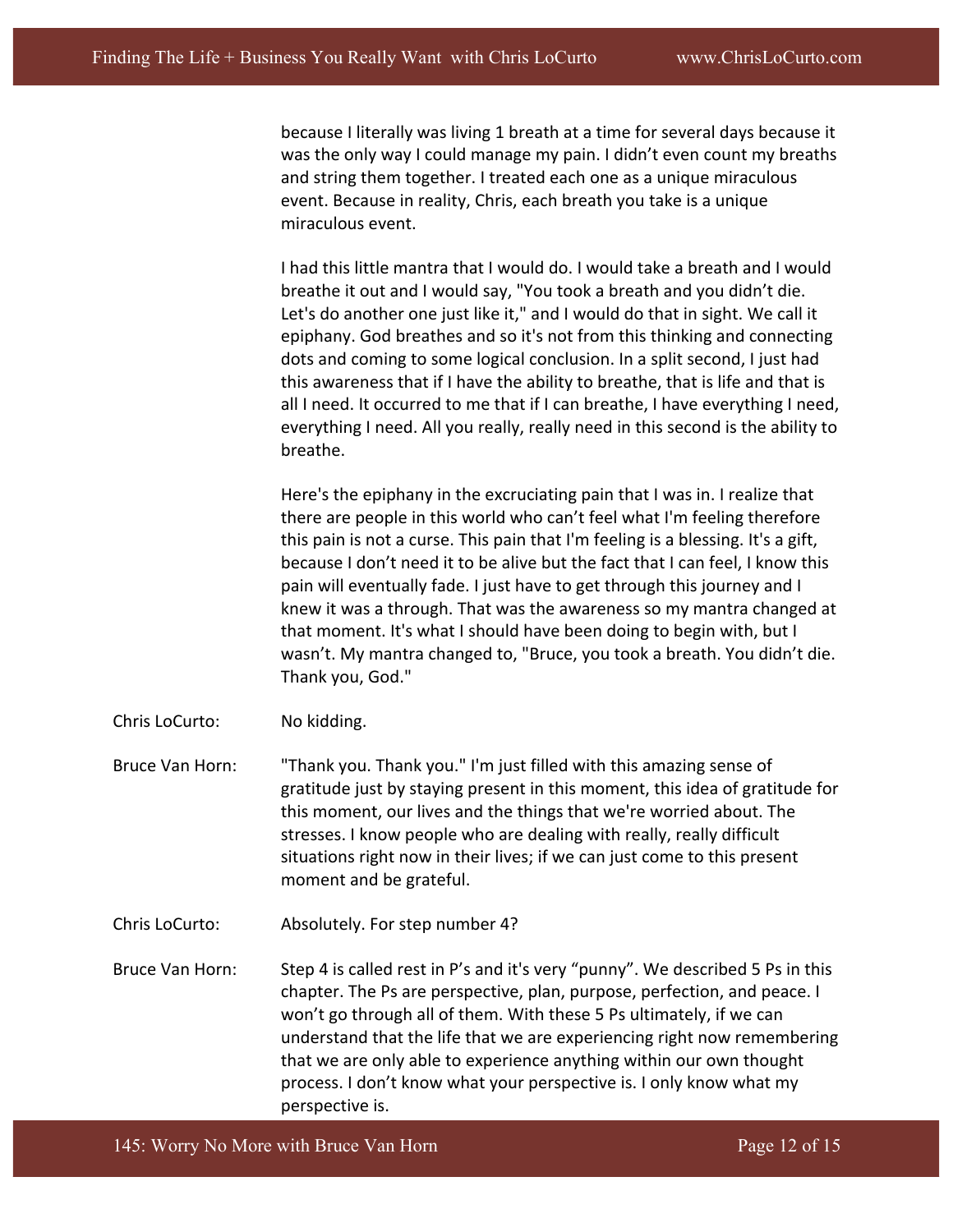If I can realize that there may be another perspective, another way of looking at this situation that I'm worried about or stressed about, I have found that in the midst of a crisis it doesn't do me a lot of good demanded answers. I don't know how good you've been at getting God to give you answers in the midst of a crisis, but it hasn't worked too well for me. My prayer now is, "God, just help me get a different perspective."

If nothing else, being a parent has taught me more about God than any pastor has ever taught me about God, because I know that there are things that I have to require my children to do or go through or experience in some way that is not comfortable, easy or even pleasant to them. They will grumble and grown and whined and say, "Why, Dad? Why do I have to do that?" from their perspective, they can't see the bigger picture.

As their dad and knowing what we need to accomplish, why do I have to get this inoculation? Why does a nurse have to stick a needle in my arm? I understand why. He doesn't because he's the one who about to go through the pain. Understanding that for some reason this is what God has for me is a perspective shift. For me, that's helpful to understand that I don't have to know all of the answers, but I have to know who does.

This idea of perspective and the fact that our lives follow a plan and that plan has a purpose. There's meaning to the things that happened in our lives. I don't believe that anything is random. I don't believe there any coincidences because if things can happen randomly and outside of God's control, then that leaves God being pretty weak. Where does omnipotent go? Trusting that there is a plan and that there's a purpose and that the creator of this plan and purpose is perfect, then here's what this means. It means my getting cancer was perfect. It means whatever is happening in your life is perfect. It doesn't mean it's pleasant.

Chris LoCurto: I want to say it crosses desk first.

Bruce Van Horn: Exactly. If you can wrap your brain around perspective, plan, purpose and perfection, it can't help but bring peace into your life and that's ultimately what we want from our worry is peace.

Chris LoCurto: Absolutely.

Bruce Van Horn: That perspective shift for me has allowed me to look at cancer and say, "That was not punishment. That was a gift." I looked back at my daughter's death 15 years ago and I still cry and hurt over that event and while then it was tragic. It seemed cruel. I didn't understand why God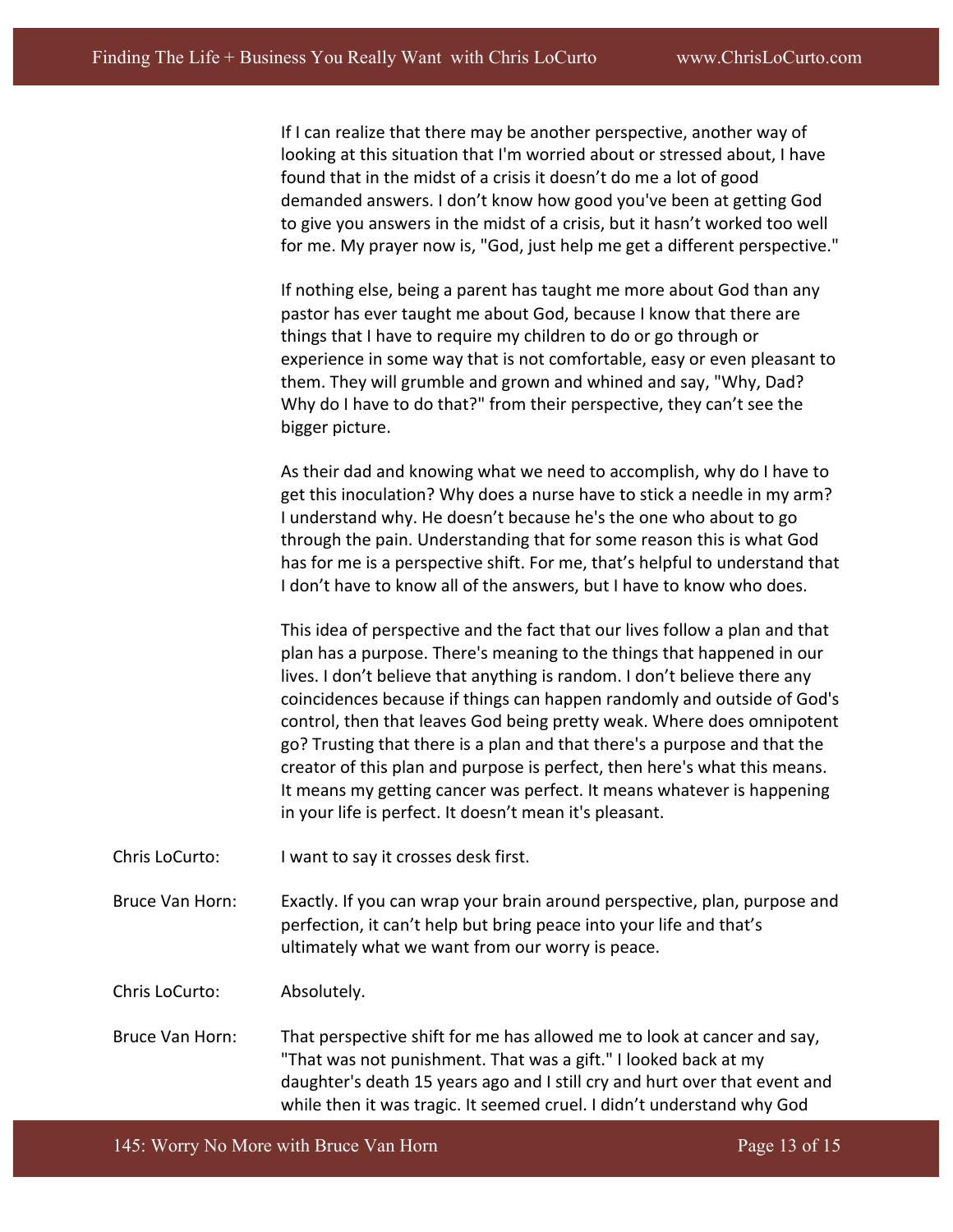would allow that to happen. Now I see it s a blessing. I see it as a gift. Her little life has impacted [that I dear 00:47:07] save the lives of hundreds of thousands of people who have heard me talked about it. There's the gift. There's the perspective.

Chris LoCurto: It takes so much for us to let go of what we think our life should look like and accept, embrace. I constantly through life plan am helping people to understand. If we take just 1 story; I use many stories, but if you just take joseph in the bible and his idea in going to his brothers, "Oh, you're going to bow down to me someday." Oh, really? Then getting sold into slavery and then having to ending up in prison and then ending up in governor over the land and saving all of the children of Israel.

> In the concept of when he's in prison, he was going, "Do me a favor. Tell them I don't belong here." In his mind, this was not right. This isn't right, but in God's mind it was, "Son, I need you to be here. Just trust me. I'm working through this." Maybe he have been working to Joseph's pride, I don't know, but he lived there for a process so that when his brothers came to him, he said, "What you meant for evil, God meant for good. You thought you were selling me to slavery but he was sending me exactly."

> That perspective of looking at your life and saying, "I don't know," it may not know why on this side of heaven why, things have happened the way that they have. If I understand that he knew about it and he allowed it and some of it he probably planned, then that changed the way I look at situations.

Bruce Van Horn: Exactly. We live in this paradox and trying to find peace in that paradox. We are 100 percent responsible for our lives as far as the decisions we make, the thoughts we think, the way we respond to certain event in our lives. We don't usually get to choose the path. We get to walk down but we get to choose how we walk it. Do we walk it with a gracious I don't like this but I'm going to make the best-of-it attitude.

> We are 100 percent responsible and it's not or and they don't conflict and God is 100 percent responsible for our lives. They don't conflict with each other and so many people struggle with that. If I'm 100 percent responsible, then there's no God. If God is 100 percent responsible, then I'm just a puppet. Now it's both.

Chris LoCurto: Itried to help people understand the saying that I heard a long time ago and this is the peace of Christ is not the absence of situation or circumstance. One last thing, if you could go back in time and talk to a young Bruce, what would you tell him?